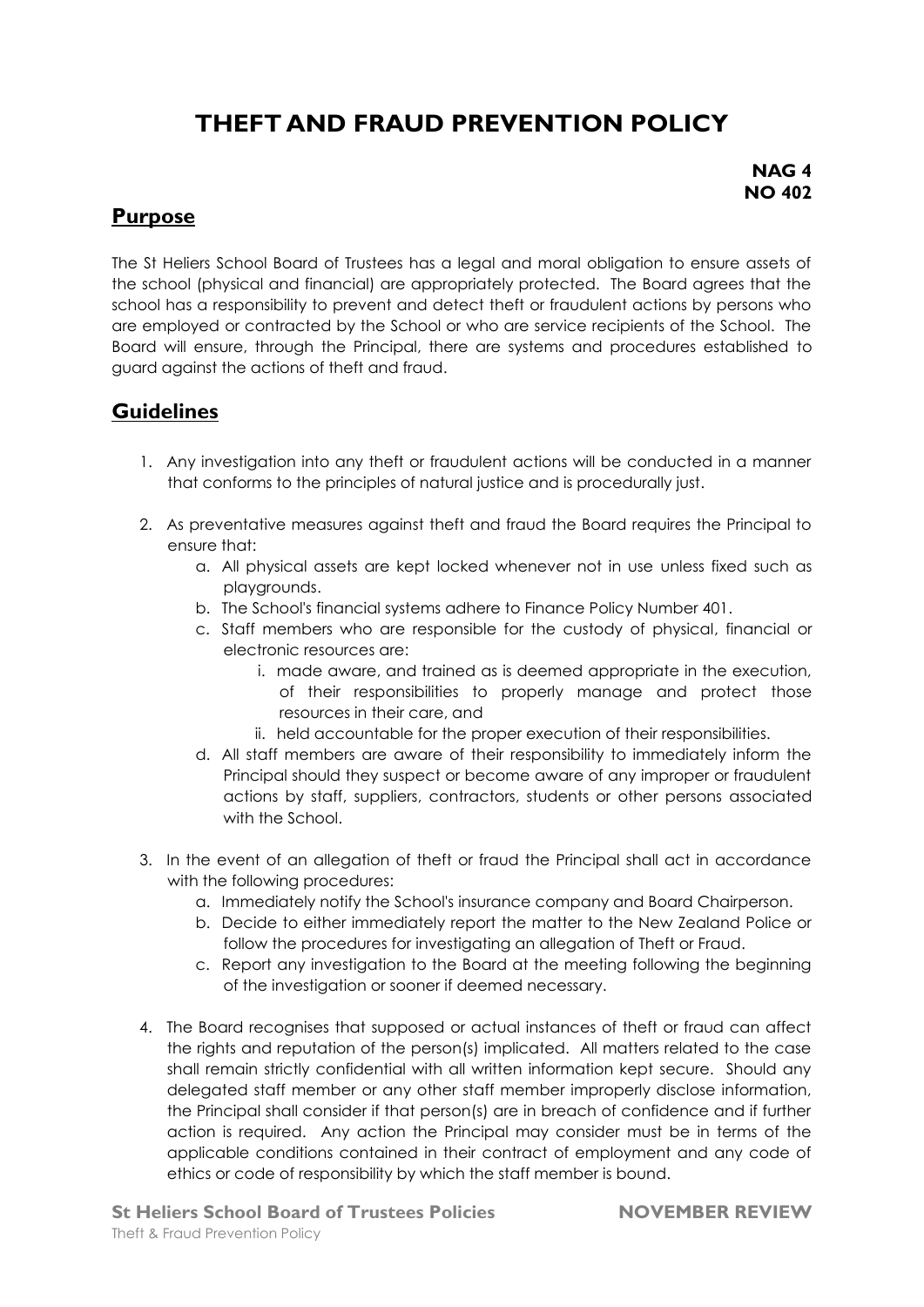- 5. The Board affirms that any allegation of theft or fraud must be subject to due process, equity, fairness, and the person(s) being investigated be treated with respect. Should a case be deemed to be answerable then the due process of the law shall apply to the person(s) implicated.
- 6. Any intimation or written statement made on behalf of the School, not addressed to the party or parties directly involved in the case, and related to any instance of supposed or actual theft or fraud shall be made by the Board Chairperson who shall do so after consultation with the Principal and, if considered appropriate, after taking expert advice.
- 7. Any allegation concerning the Principal should be made to the Board Chairperson. The Chairperson will then investigate in accordance with the requirements of this Policy.
- 8. Any allegation concerning a member of the Board of Trustees should be made to the Principal. The Principal will then advise the manager of the local office of the Ministry of Education and commence an investigation in accordance with the requirements of this Policy.

#### **Appendix A**

## **THEFT AND FRAUD INVESTIGATION PROCEDURES**

#### **Guidelines:**

Following are guidelines recommended to be used in cases where an allegation of theft or fraud has occurred against a School staff member, contractor or agent.

- 1. So far as it is possible and within 24-48 hours:
	- (a) Note when the allegation of theft or fraud was raised and by whom, and any other details that may be relevant to the case.
	- (b) Request a written statement from the person who has informed the Principal, with details as the the nature of the theft or fraud, the time and circumstances in which this occurred, and the quantity and/or value of the theft or fraud.
	- (c) Decide on the initial actions to be taken including consulting with the person who

**St Heliers School Board of Trustees Policies NOVEMBER REVIEW** Theft & Fraud Prevention Policy